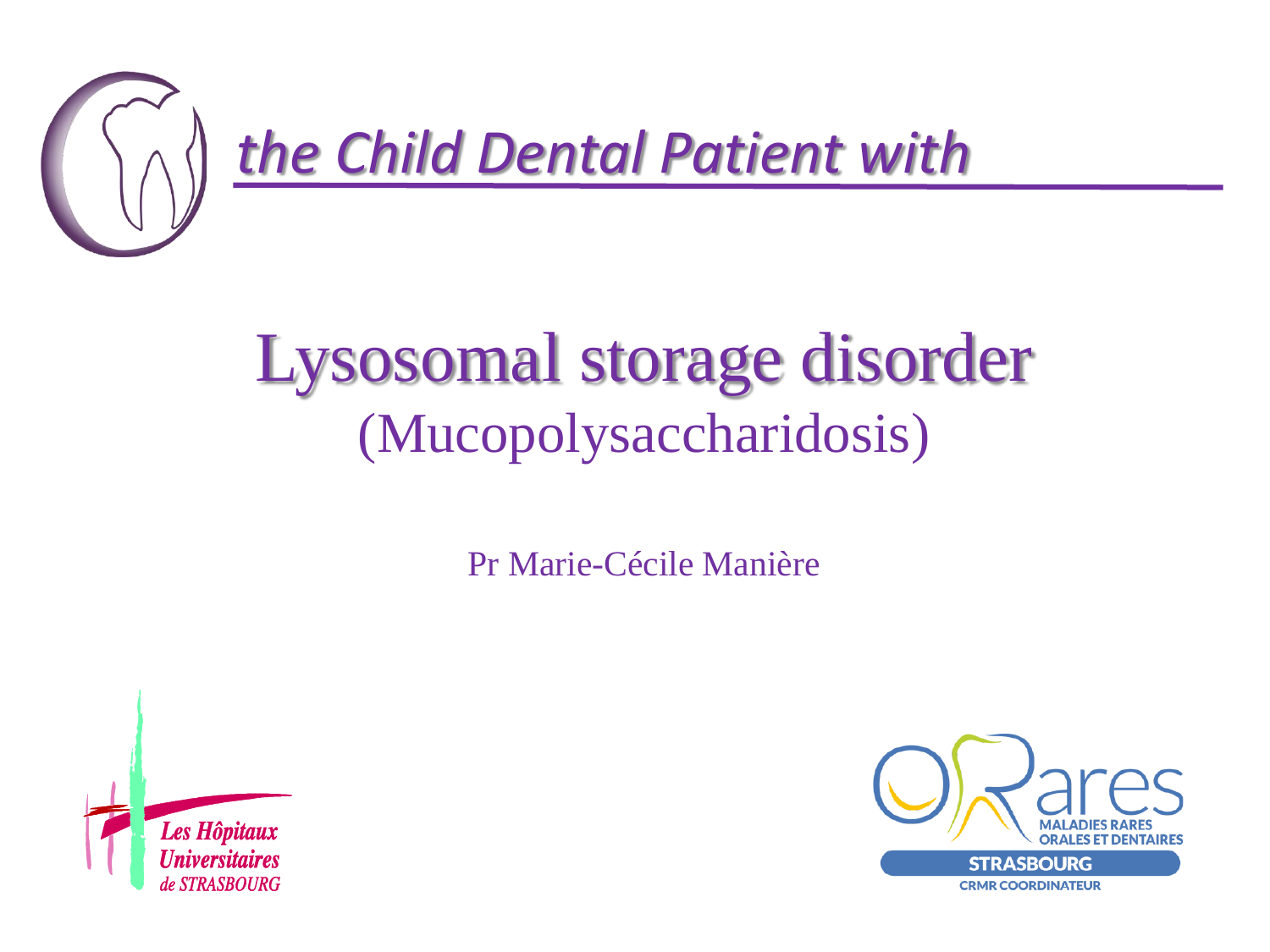#### MPS type VI Definition

- **Mucopolysaccharidosis VI** (MPS VI), also known as **Maroteaux-Lamy syndrome**, is a progressive autosomal recessive lysosomal storage disorder with multisystem involvement which was first described by Dr.Pierre Maroteaux and Dr.Maurice Lamy in 1963.
- The underlying cause of the disease is **deficient activity of the enzyme** *N***acetylgalactosamine 4-sulfatase** (arylsulfatase B (ASB)), which is involved in the degradation of the glycosaminoglycans (GAGs) dermatan sulfate and chondroitin 4-sulfate.
- This enzyme deficiency leads to the **accumulation of partially degraded GAGs in tissues and organs**, which in turn causes an array of clinical manifestations that progressively worsen with age.
- **Dermatan sulfate is an important component of bones, cartilage and connective tissues**, but also has a role as cofactor or receptor for growth factors, cytokines, adhesion molecules and chemokines and serves as a regulator of enzyme activity and signaling molecules in response to cellular damage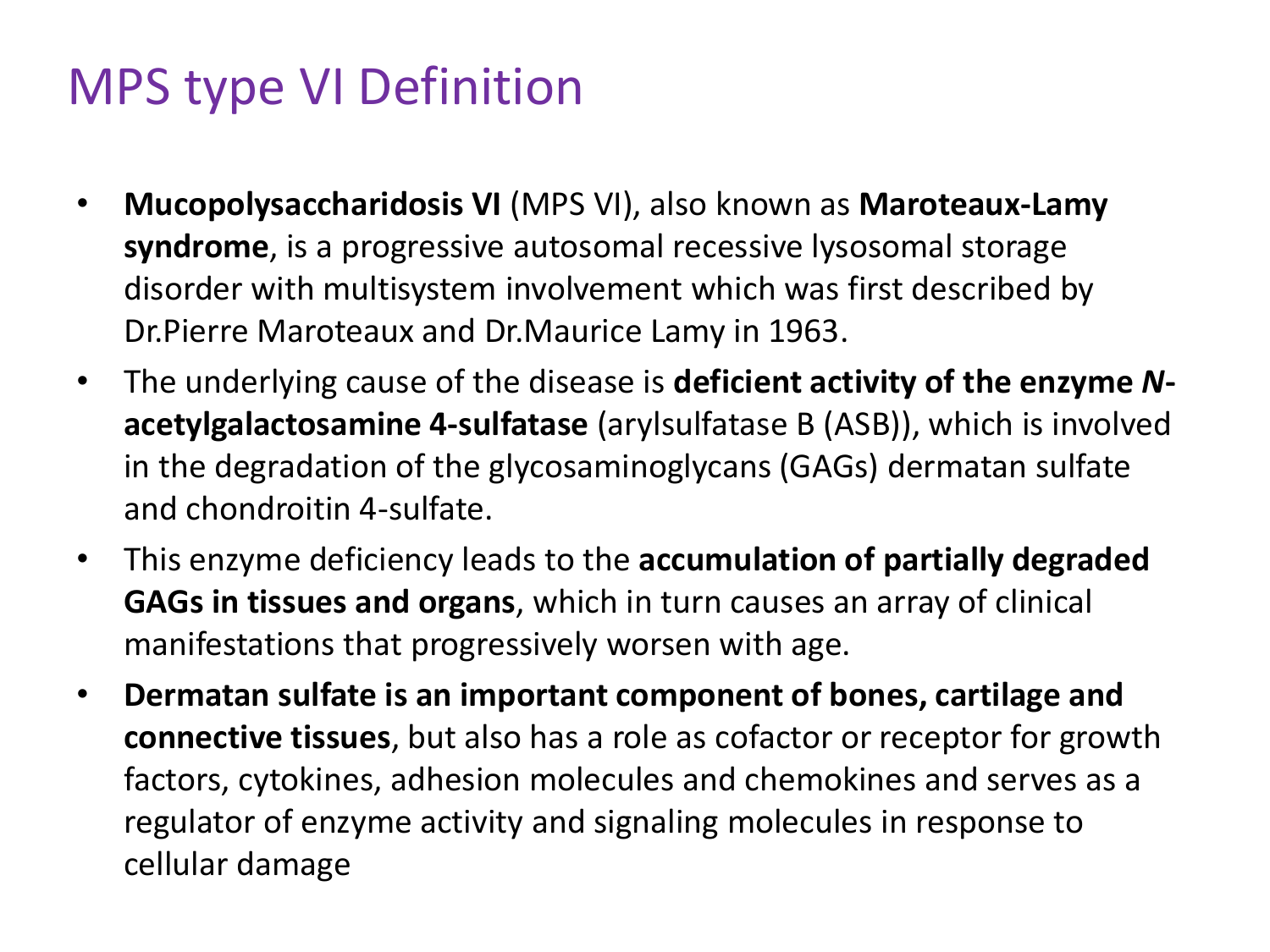# MPS type VI Diagnosis

- Diagnosis of MPS VI relies on presence of **clinical features**, **increased GAG levels in urine** or low ASB activity in dried blood spots, and **measurement of enzyme activity** levels in leukocytes or fibroblasts.
- The clinical manifestations of MPS VI are believed to be directly or indirectly caused by accumulation of dermatan sulfate in tissues and organs.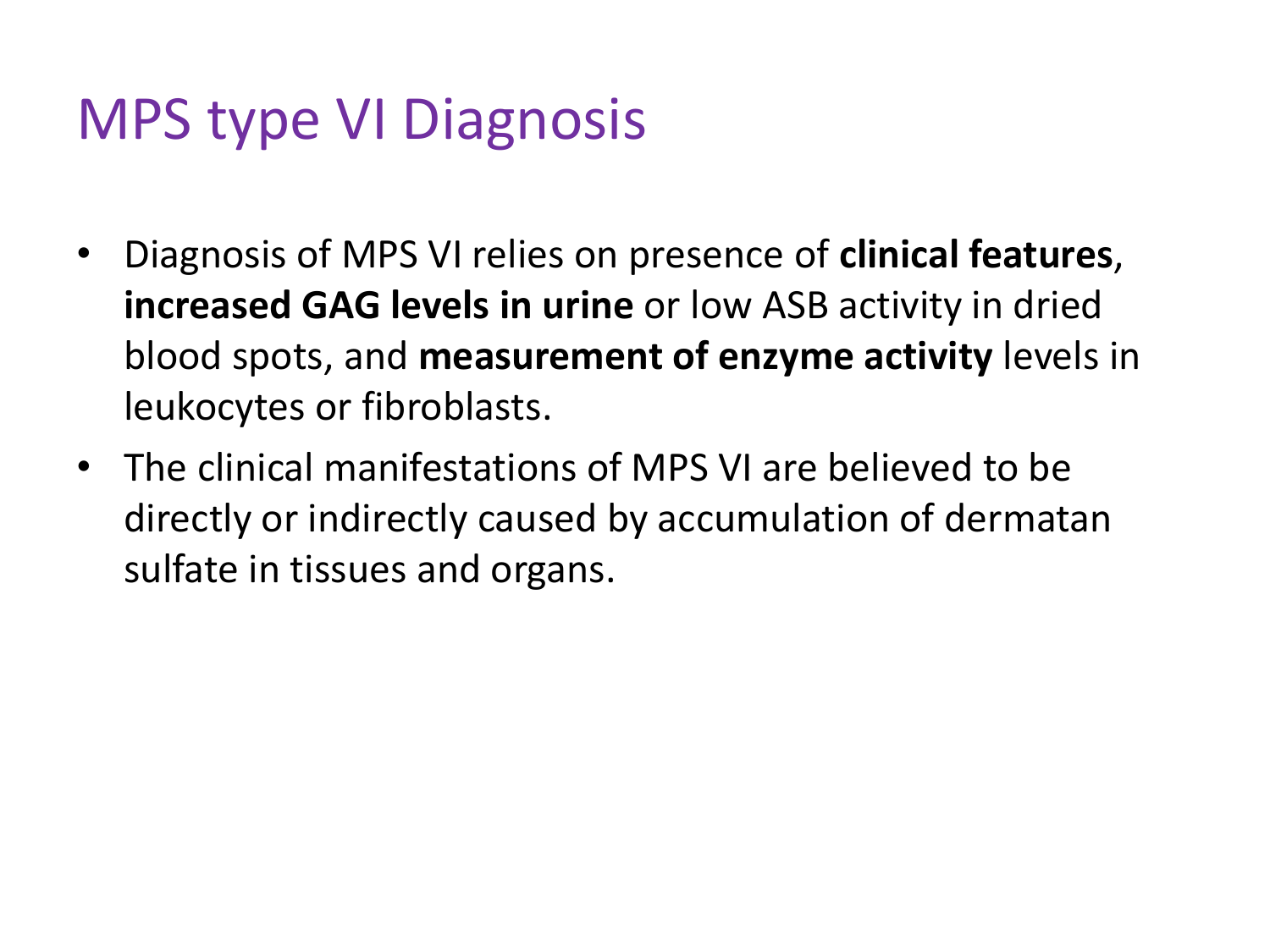#### MPS type VI Prevalence

- MPS VI is **very rare**, with incidence estimates ranging from 0.36 to 1.30 per 100,000 live births, depending on the country or ethnic population examined.
- The highest incidence has been reported for the Turkish population in Germany, which may be due to a high degree of consanguinity in this population; the lowest incidence has been reported for Sweden
- Due to the lack of newborn screening programs for MPS VI and the difficulties in diagnosing the disease, the reported incidence rates are probably underestimated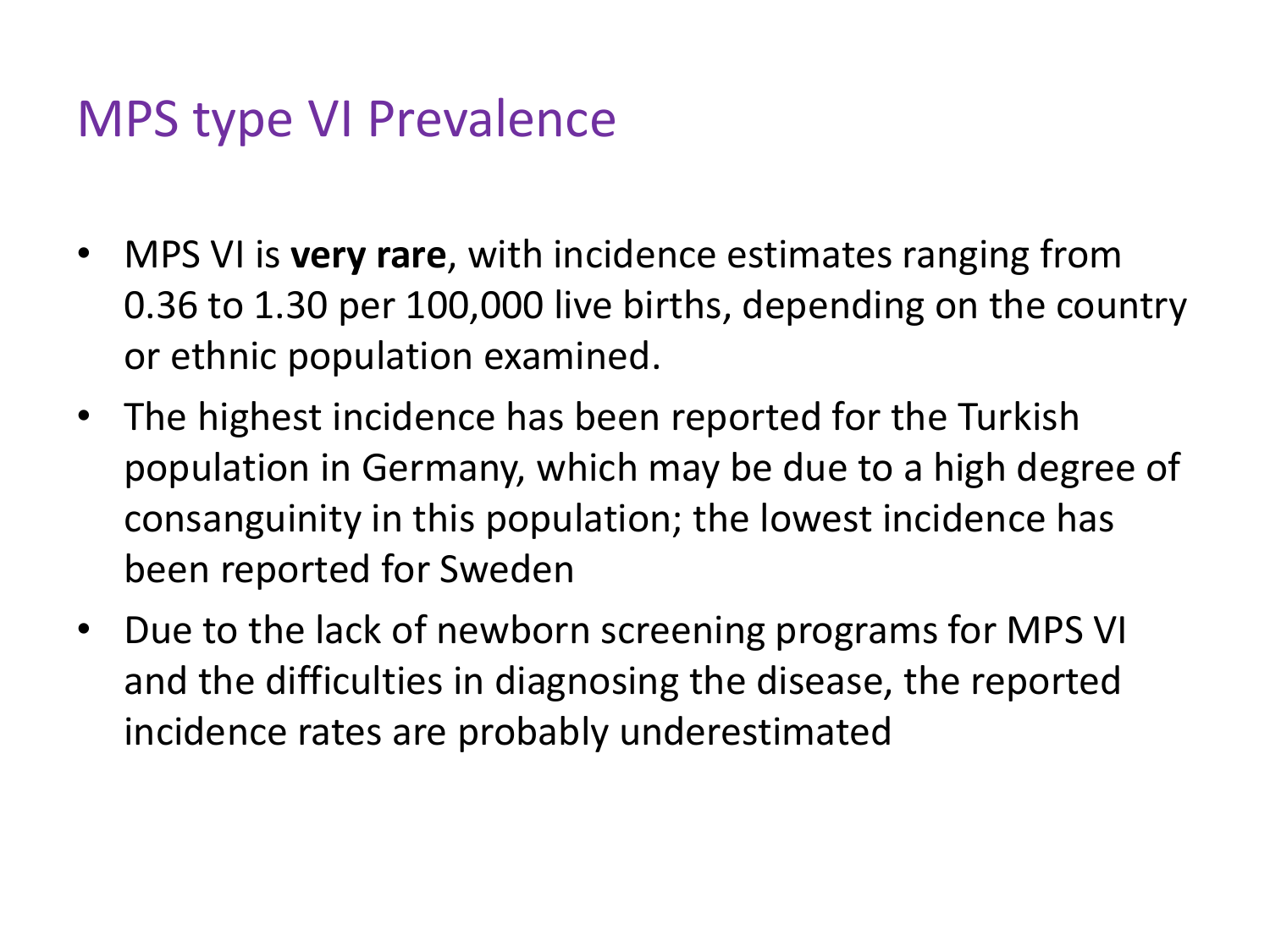# Clinical features of MPS VI

- **Disease manifestations, age of symptom onset and rate of disease progression vary widely among MPS VI patients**
- The **skeleton** is generally one of the most severely affected organs in these patients; These patients also frequently show scoliosis or kyphosis, hip dysplasia, genu valgum and claw hand deformities, as well as joint stiffness, joint pain and flexion contractures
- Musculoskeletal disease can result in **short stature** (adult height below 120 cm in rapidly progressing patients), low body weight, nerve entrapment syndromes such as spinal cord compression, nerve root compression and carpal tunnel syndrome, and **poor mobility**



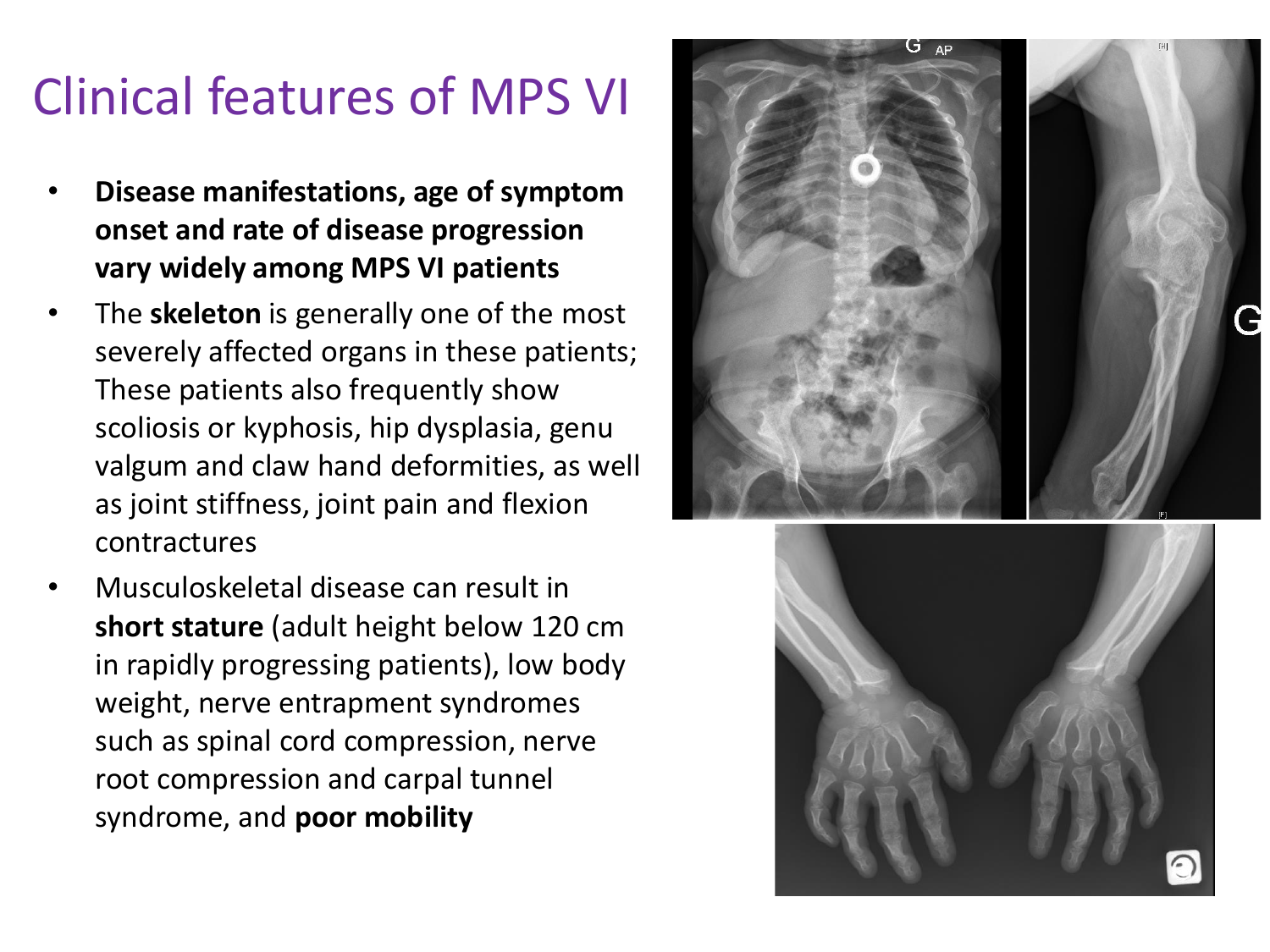# Clinical features of MPS VI

- Cardiac valve abnormalities (mitral and aortic valves) = the most common finding
- Compromised pulmonary function
- Patients may develop frequent sinusitis or otitis media, recurrent bronchitis or pneumonia, sleep disordered breathing, and even respiratory failure
- Hepatosplenomegaly
- Umbilical and inguinal hernias
- Impaired vision (due to corneal clouding, high hyperopia, optic nerve injury, or retinopathy) **reduced** visual acuity or even blindness
- Impaired hearing
- Delayed pubertal development

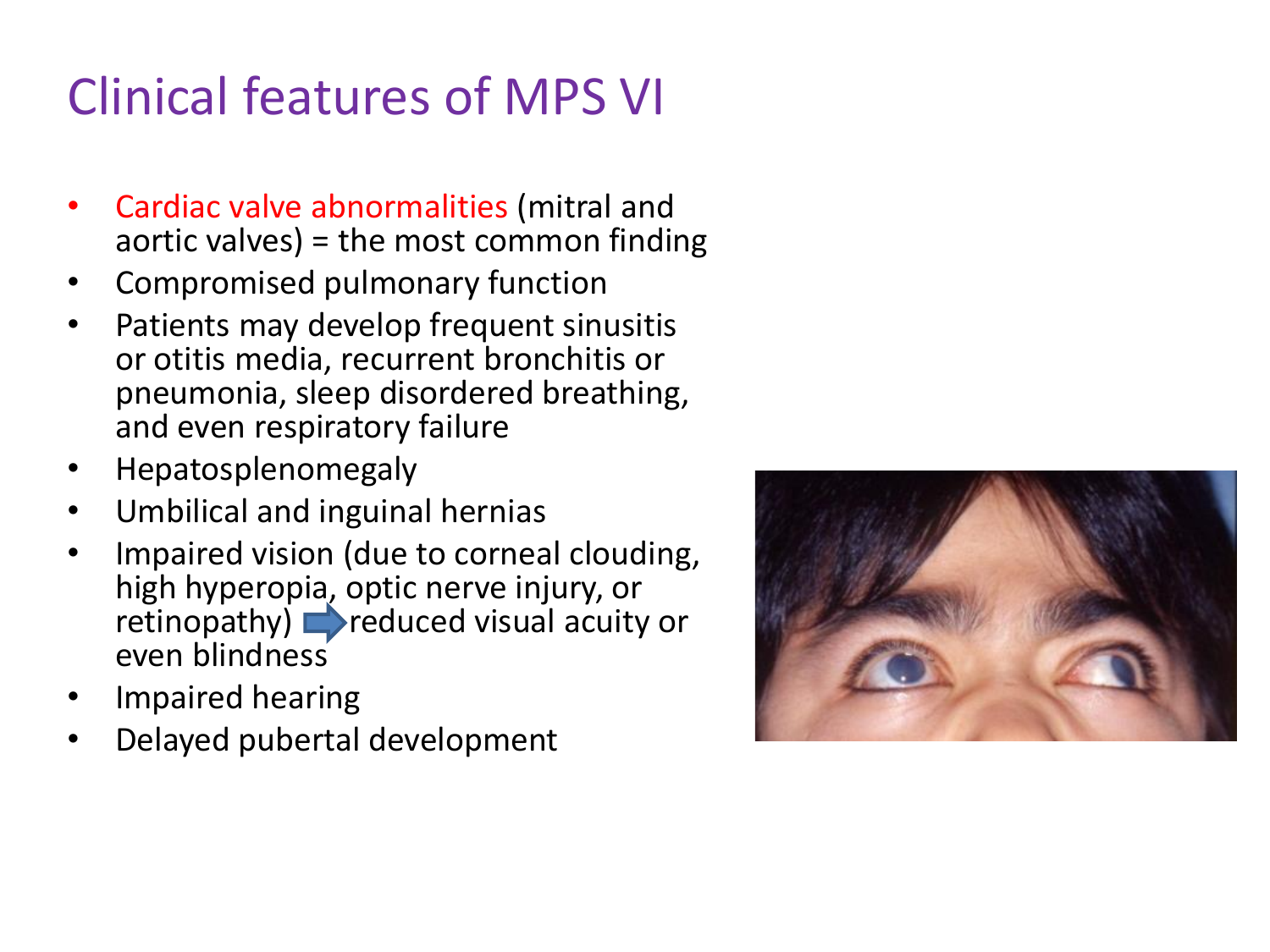### Quality of life in MPS VI

- Because of the high morbidity, frequent surgeries, and constant monitoring required to manage the common infections and other clinical manifestations, most MPS VI patients have a poor quality of life
- Activities of daily living can also be considerably limited due to impairments in vision, hearing, mobility, and functional capacity

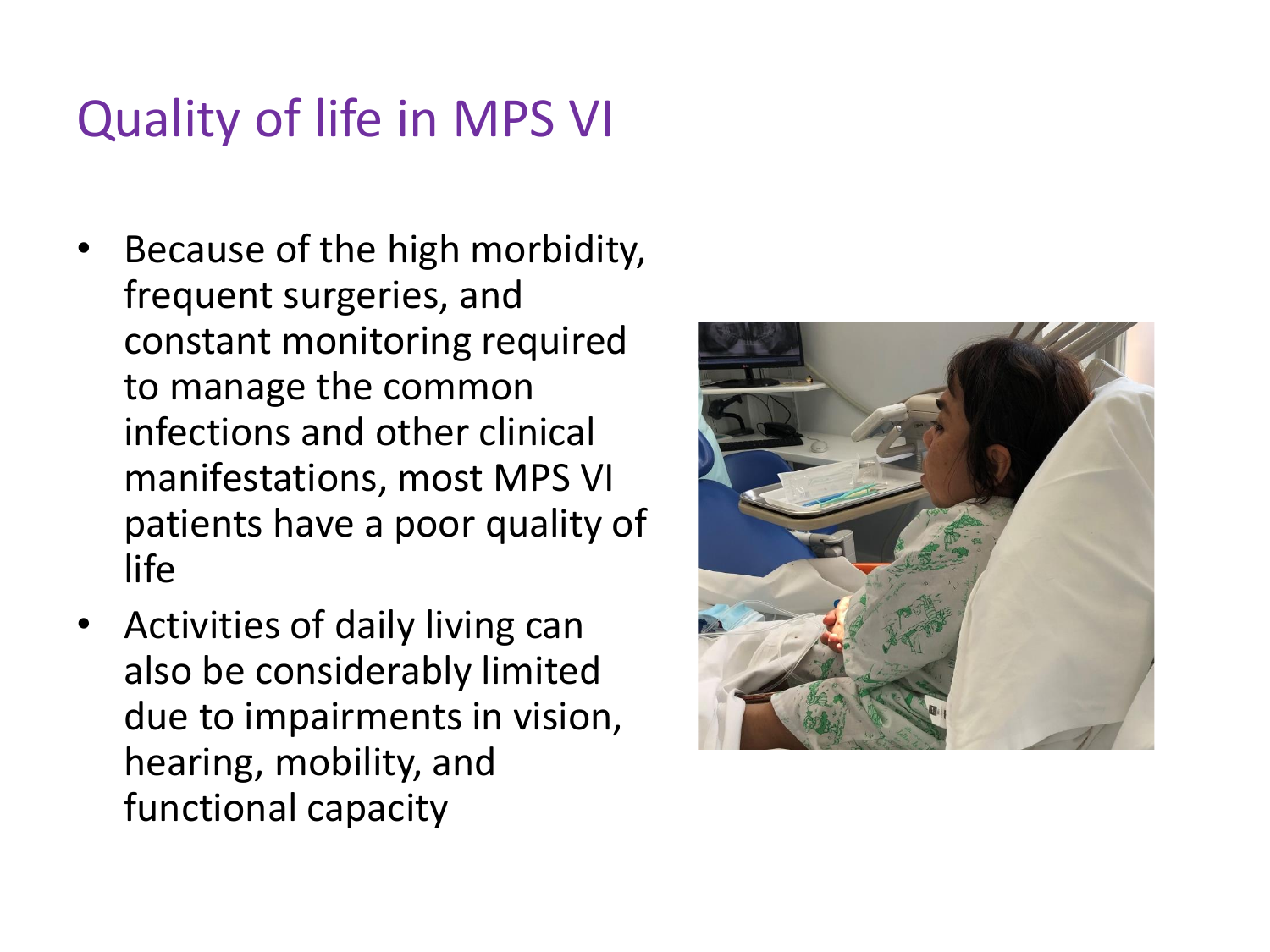# Craniofacial and dental features

- Coarse facial features with:
	- hirsutism
	- frontal bossing
	- depressed nasal bridge

- Oral and dental abnormalities:
	- enlarged tongue
	- gingival hypertrophy
	- unerupted and impacted permanent teeth
	- hyperplastic tooth follicles
	- malposition of unerupted teeth
	- taurodontism
	- long tooth roots
	- maloclusion anterior open bite
	- hypoplastic mandibular condyles





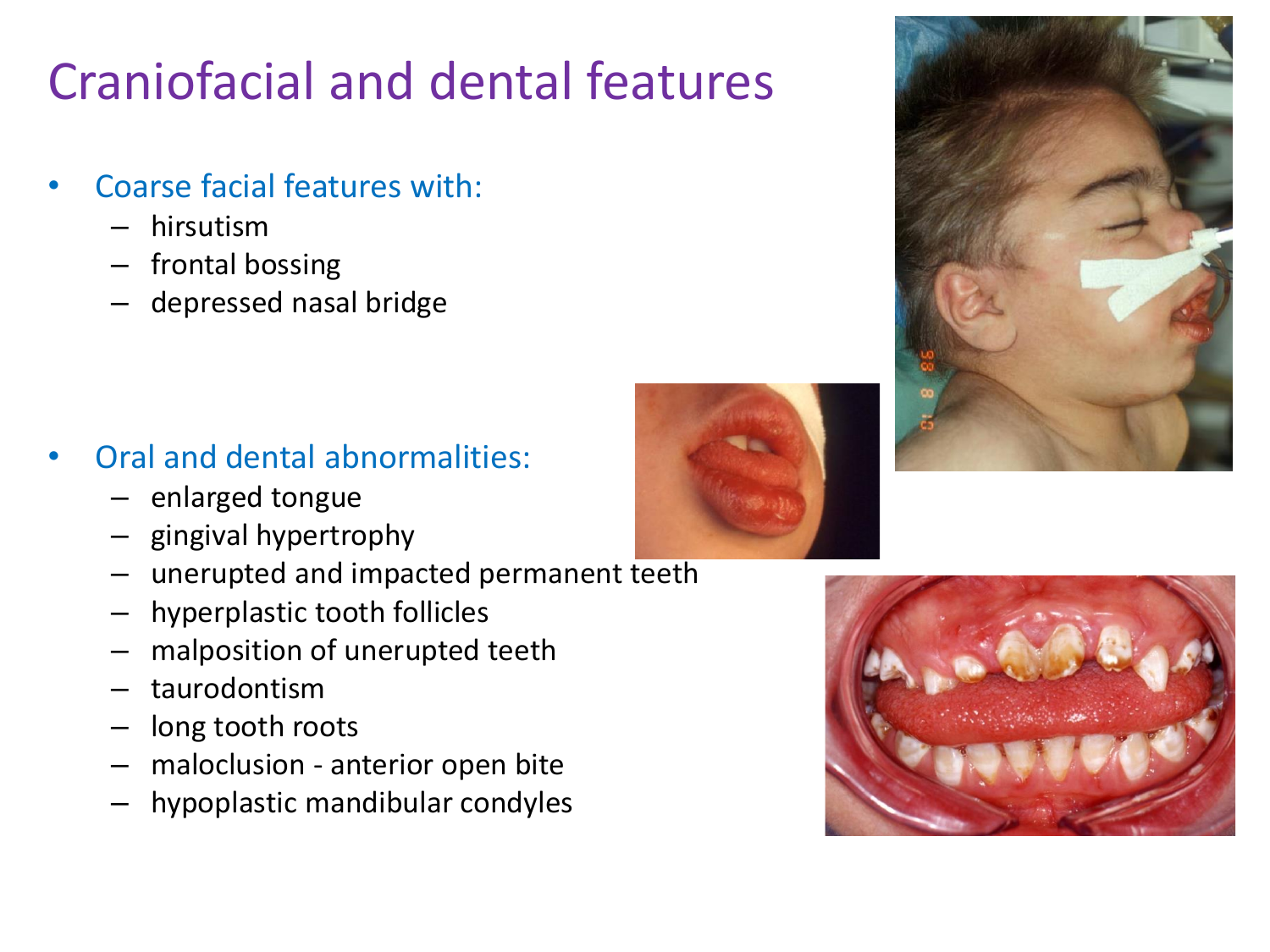#### Management of MPS VI

- Recent therapies directly target the underlying cause of the disease, i.e. the deficiency of the ASB enzyme
- The therapies currently available consist in replacing or repairing the deficient enzyme:
	- weekly intravenous infusions with recombinant human ASB or galsulfase
	- hematopoietic stem cell transplantation which restores the endogenous production of deficient enzyme through the transplantation of multipotent hematopoietic stem cells from a healthy donor
- Medical and surgical treatment of disease manifestations:
	- Patients with MPS VI need continuous management of disease manifestations, including use of adaptive or supportive devices, physiotherapy, occupational therapy, symptombased medications, and surgical interventions
	- A multi-disciplinary management approach is required to detect and monitor disease manifestations